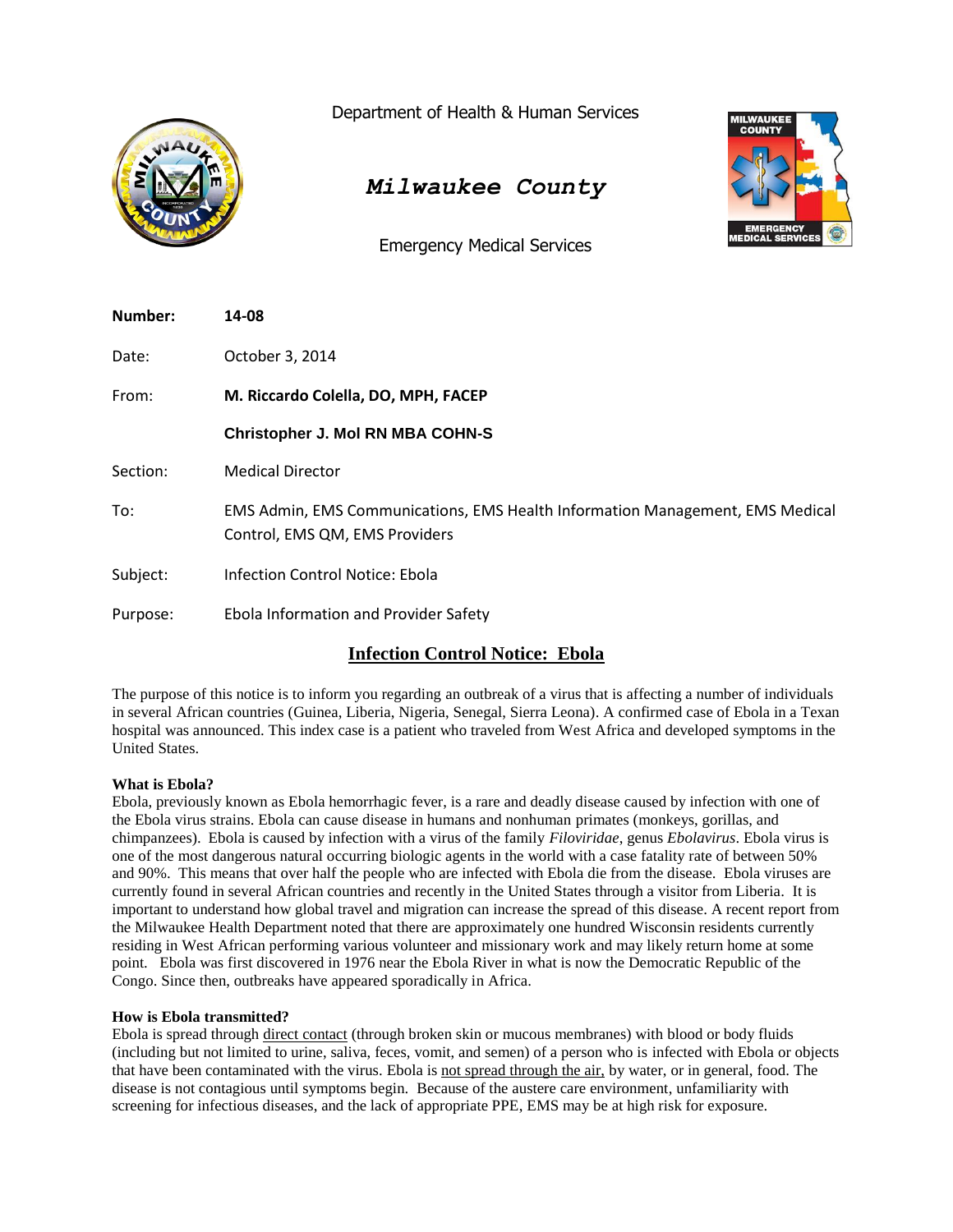#### **What are the symptoms of an Ebola infection?**

The symptoms of an Ebola infection are:

| Fever (greater than $101.5^{\circ}F$ ) | Diarrhea                         |  |  |
|----------------------------------------|----------------------------------|--|--|
| Severe Headache                        | Abdominal Pain                   |  |  |
| Weakness                               | Muscle pain                      |  |  |
| Vomiting                               | Unexplained Bleeding or Bruising |  |  |

Symptoms may appear anytime from 2 to 21 days after exposure but the average is 8 to 10 days. Many of the symptoms of Ebola may mimic other infectious diseases that we encounter on a daily or seasonal basis

such as influenza. It is important to appreciate the context of presenting symptoms with a travel history to an Ebola endemic region within 3 weeks or a history of known exposure to Ebola.

### **How should I do patient assessment?**

- BSI PPE
- Take a temperature and ask about travel history in patient with fever  $>101.5$  F.
- Use caution when approaching a patient with Ebola. Illness can cause delirium, with erratic behavior that can place EMS personnel at risk of infection, e.g., flailing or staggering.
- Inform MCEMS EMSCOM so early notification to hospitals can be provided. A detailed process will soon be released.

### **How can I protect myself with high risk Ebola patients?**

- Consider having your PSAP screen for travel in patient's calling 911 for fever related complaints. Fever of > 101.5 and travel to an endemic region within 21 days should heighten your suspicion for Ebola.
- EMS personnel should don appropriate PPE ideally before entering the scene and throughout the entire patient encounter:
	- o Fluid resistant or impermeable gown
	- o Eye shield/face mask
	- o Gloves
	- o Standard mask for droplet precaution
	- o Additional PPE might be required in certain situations (e.g., large amounts of blood and body fluids present in the environment, invasive procedures such as endotracheal intubation), including but not limited to double gloving, disposable shoe covers, cap, leg coverings and NIOSH-certified fit-tested N95 filtering face piece respirator or higher should be worn (instead of a facemask).
- Limit invasive interventions in patients at high risk for Ebola unless absolutely necessary. (ex, IV, nebulized medications)
- Perform any resuscitation related procedures in a controlled environment (non-moving ambulance).

#### **What if I get exposed to the body fluid of a high risk Ebola patient?**

If blood, body fluids, secretions, or excretions from a patient with suspected Ebola come into direct contact with the EMS provider's skin or mucous membranes, then the EMS provider should immediately stop working. They should immediately wash the affected skin surfaces with soap and water and report the exposure to an occupational health provider or supervisor for additional guidance.

#### **How do I clean up after the call?**

- PPE should be carefully removed without contaminating one's eyes, mucous membranes, or clothing with potentially infectious materials.
- PPE should be placed into a medical waste container at the hospital or double bagged in a labeled biohazard bag and disposed of according to your agency policy.
- Use a U.S. Environmental Protection Agency (EPA)-registered hospital disinfectant with a label claim for a non-enveloped virus (e.g., norovirus, rotavirus, adenovirus, poliovirus) to disinfect environmental surfaces in rooms of patients with suspected or confirmed Ebola virus infection. Although there are no products with specific label claims against the Ebola virus, enveloped viruses such as Ebola are susceptible to a broad